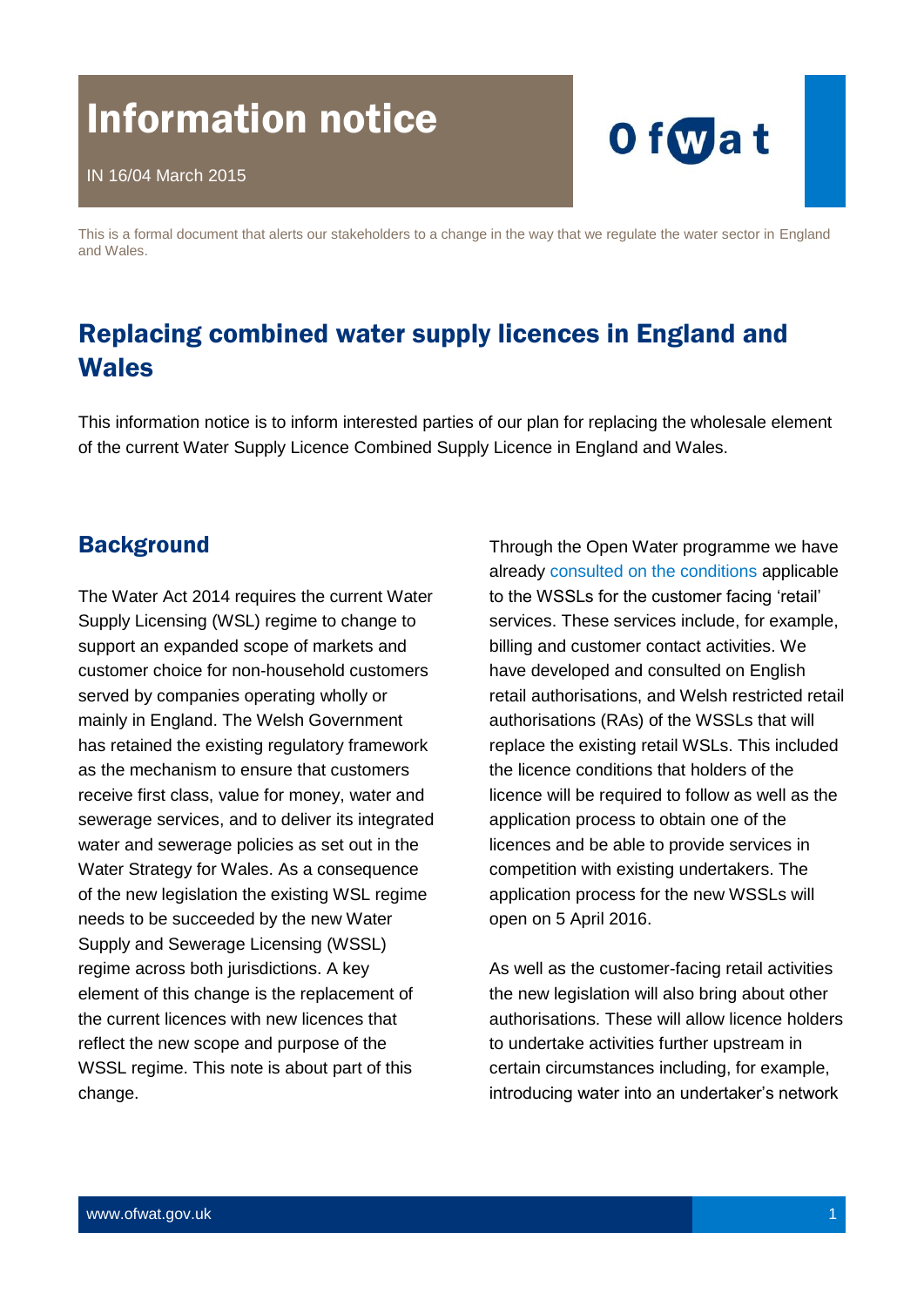or disposing of sewage/sludge. We will facilitate these changes in line with our statutory duty to protect customers, wherever appropriate by promoting competition, within the context of Welsh and UK Government policies. We expect the work that we have to do to develop these licences to be undertaken within our own Water 2020 programme but these new upstream arrangements will require significant input from the UK and Welsh governments, and other regulators including the Environment Agency, Natural Resources Wales and the Drinking Water Inspectorate.

#### Replacing combined water supply licences in England and **Wales**

For water services this will need the introduction of successors to the wholesale parts of the existing Combined Water Supply Licences (CSLs) under the current WSL regime – the supplementary authorisation that currently allows CSL holders to introduce their own water into water undertakers' networks in certain circumstances. There are currently seven companies that hold these licences but to date the regime has proved to be very ineffective and no company holding one of these licences has ever sought to input water into an undertaker's network. These old supplementary authorisations will be succeeded as part of the new legislation set out in the Water Act 2014 by Wholesale Authorisations (WAs) to introduce water into water networks operated by water undertakers whose area is wholly or mainly in England, and Supplementary Authorisations (SAs) to introduce water into water networks operated by water undertakers whose area is wholly or mainly in Wales.

The new legal framework also includes provisions for extending the existing WSL regime to cover sewerage services and, in line with this, includes provisions for wholesale and disposal authorisations that could allow an entrant to provide certain upstream sewerage activities including, for example, the removal and disposal of sludge.

Please note that the Commission on Devolution in Wales (the Silk Commission) has recommended that the boundaries of devolution for water and sewerage services should be redrawn along national rather than company boundaries, which might have implications for WSSL licences.

Following discussion with the UK and Welsh governments, and other regulators, we are seeking to confirm through this information note that the current CSL arrangements will continue to remain in place until 3 April 2017, but from 3 April 2017 we expect that CSLs will be succeeded by WAs.

These new wholesale authorisations will only succeed the existing wholesale water elements of the current CSLs as there is no intention to introduce wholesale or disposal authorisations for sewerage licences at this time. We have taken this decision now for the following reasons.

 We have only recently consulted on the regulatory arrangements to facilitate the new upstream market arrangements set out in the Water Act 2014 in December, and we are not yet able to fully set out what the regulatory framework of those arrangements is likely to be.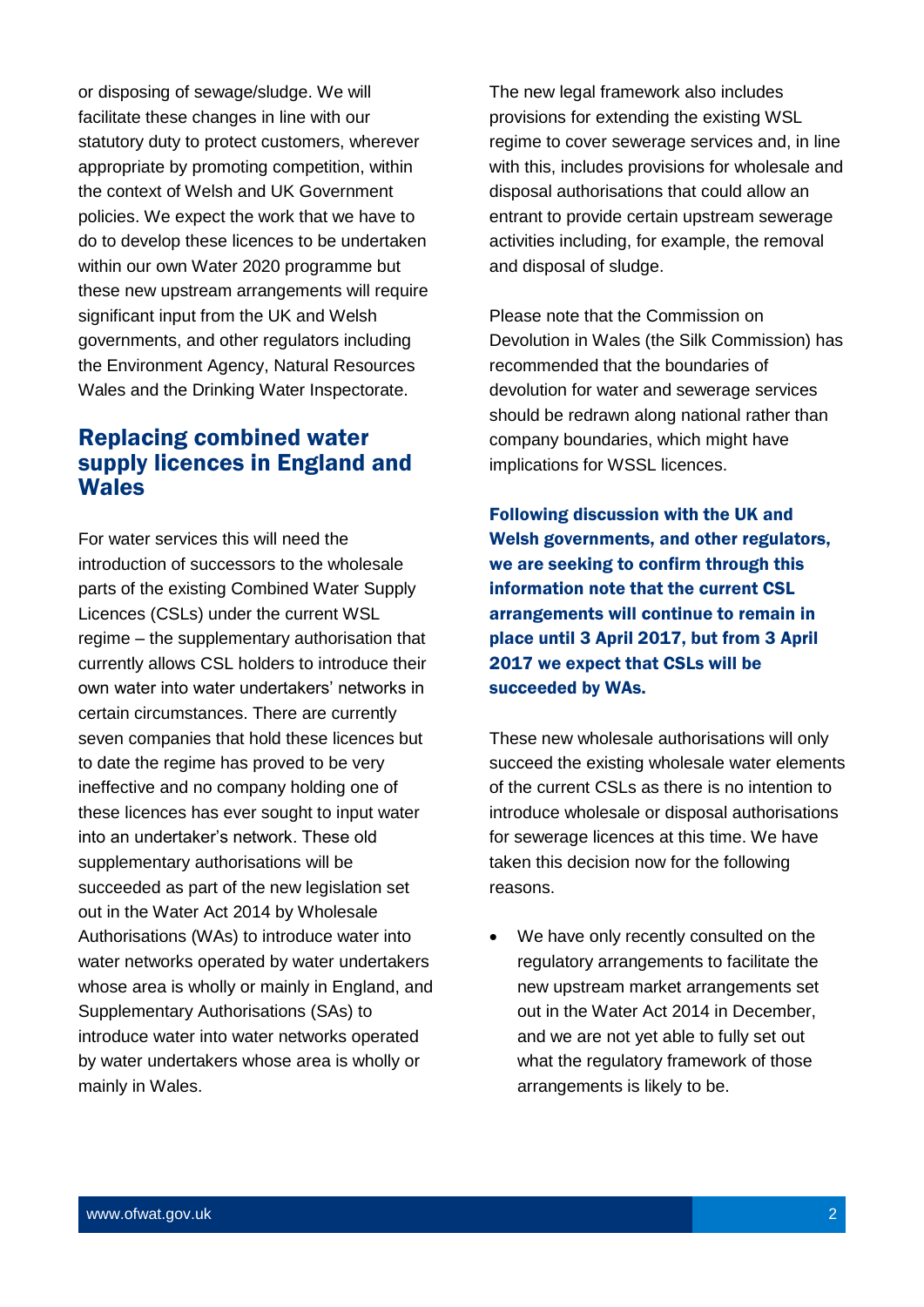- The existing CSLs include a set of conditions or obligations that relate to both 'retail' activities as well as the 'upstream' introduction of water in certain circumstances. By developing the new RAs and associated conditions to replace the retail WSLs this raises a corresponding question for the CSLs that needs to be addressed as soon as possible. This is especially true given that there are some companies who currently hold these licences. We certainly need to address this before we are able to fully set out the new upstream framework.
- Under the legal framework provided for in the Water Act 2014 we could have chosen to
	- remove the existing CSL regime for a period of time until the new upstream water market arrangements are in place;
	- create a different transitional regime; or
	- replace the existing CSLs with the new upstream WAs and SAs.

We do not consider that under our duty to protect customers by promoting competition we can reasonably recommend removing the regime as this would take away, albeit for only a relatively short amount of time, the opportunities created by that regime. Furthermore, we do not see the merits in creating a transitional licensing regime that could require substantial work to develop and would only exist for a short period of time. We therefore propose to replace the existing CSLs with the new WAs in England and SAs in Wales by 3 April 2017.

These new arrangements will be implemented to preserve, but not extend, the existing opportunities for wholesale market entry in

England and Wales relative to the current CSL arrangements. So, the ability to input water into the water network by a WSSL holder will still be limited to:

- supplying non-household premises that meet the relevant threshold requirement (5 megalitres per year for English water networks and 50Ml/year for Welsh water networks);
- adherence to the costs principle;
- licensees supplying only their own nonhousehold customers; and
- compliance with the relevant licence conditions and arrangements in relation to water quality.

The CSLs will continue to exist until 3 April 2017. We will put in place arrangements that will allow existing holders of a CSL to apply for a WA or SA before their CSL is removed. Those who do not hold a CSL will also be able to apply for a WA or SA from November 2016, following consultation over the summer about the proposed licence conditions and application process.

This information note sets out how we intend to introduce new WAs and SAs to succeed the existing CSLs, and the overall timeline for doing so.

#### The English wholesale authorisation

The existing CSLs allow new entrants to both introduce water into an existing water undertaker's network and provide customerfacing retail services to customers. The WA, which will replace the wholesale parts of the CSL, will ultimately allow a new entrant to introduce water into an incumbent's network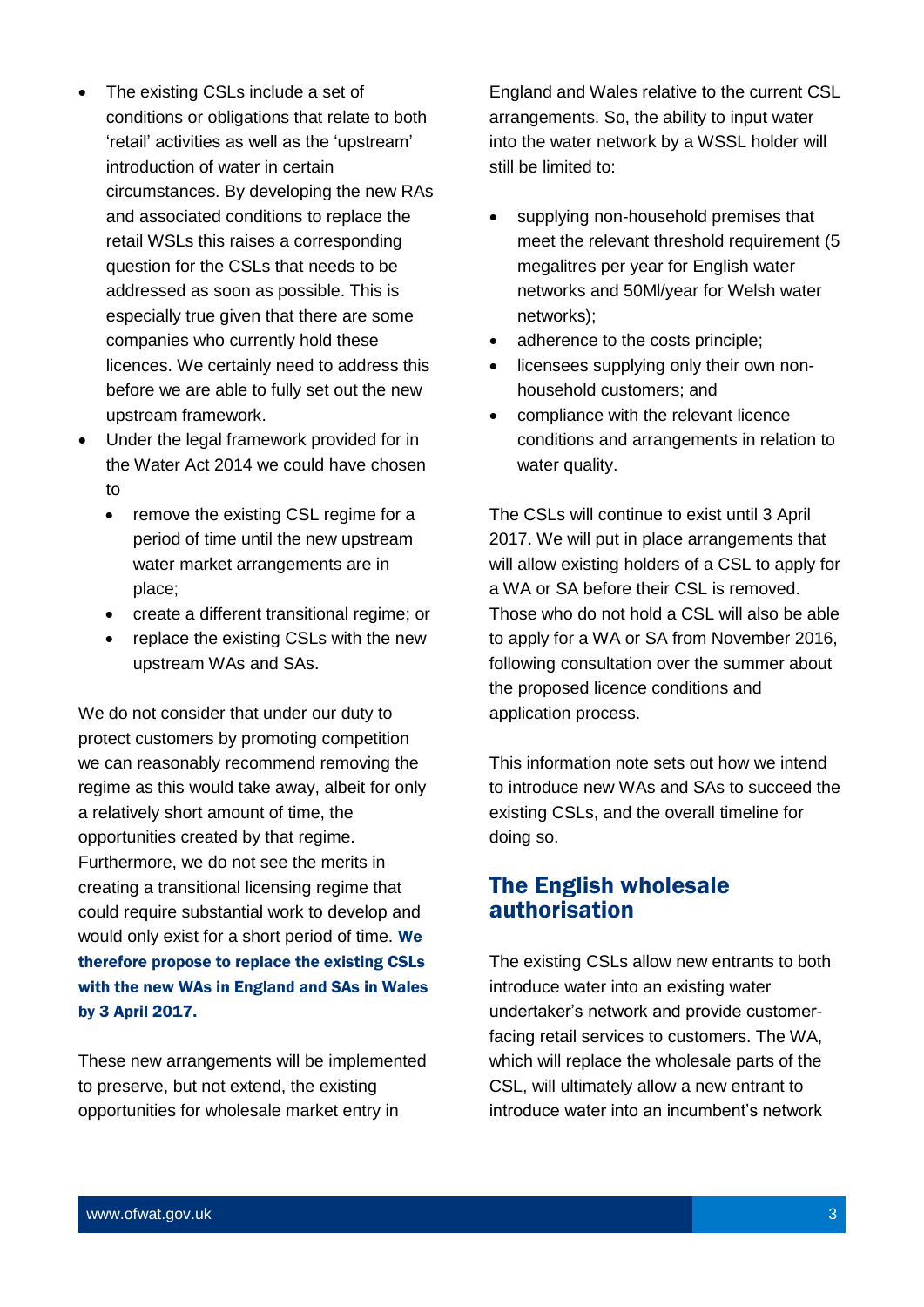without requiring it to provide the customerfacing retail services. However, the WA that will be introduced in April 2017 is intended to be a transitional successor to the wholesale parts of the CSL, and so will retain:

- the relevant threshold requirement for nonhousehold premises (5Ml/year);
- the costs principle;
- the requirement for licensees to supply only their own non-household customers; and
- the relevant licence conditions in relation to water quality.

Once in place, we expect the WA to evolve over time as the market architecture for the wholesale water market develops. So, for example, the threshold requirement will be removed in the future. The timing of these future evolutionary changes will be a decision for Defra. These future changes required to implement the Water Act 2014 will be made alongside the development of the other necessary parts of the wholesale market architecture, such as the instruments of appointment and access codes.

### The Welsh supplementary authorisation

The Welsh Government has decided to retain the scope of the existing water supply licensing framework. In line with the Water Act 2014 the new SA will be introduced to replace the wholesale elements of the CSL.

Unlike the WA, the SA will not be expected to evolve further after its introduction. However, the Water Act 2014 does give the Welsh Government the power to extend the SA in the future if it considers it appropriate to do so.

The Welsh SA will therefore retain:

- the relevant threshold requirement for nonhousehold premises (50Ml/year);
- the cost principle;
- the requirement for licensees to supply only their own non-household customers; and
- the relevant licence conditions in relation to water quality.

The existing CSLs allow new entrants to both introduce water into an

## Next steps

The indicative timetable below sets out the key milestones for succeeding the CSLs in England and Wales.

The implementation timeline for other elements of the Water Act 2014 is for the UK and Welsh governments to decide. We are working with them and other regulators to understand how and when we need to contribute to this work, and when changes to elements of the market architecture, such as instruments of appointment and access codes, might be needed.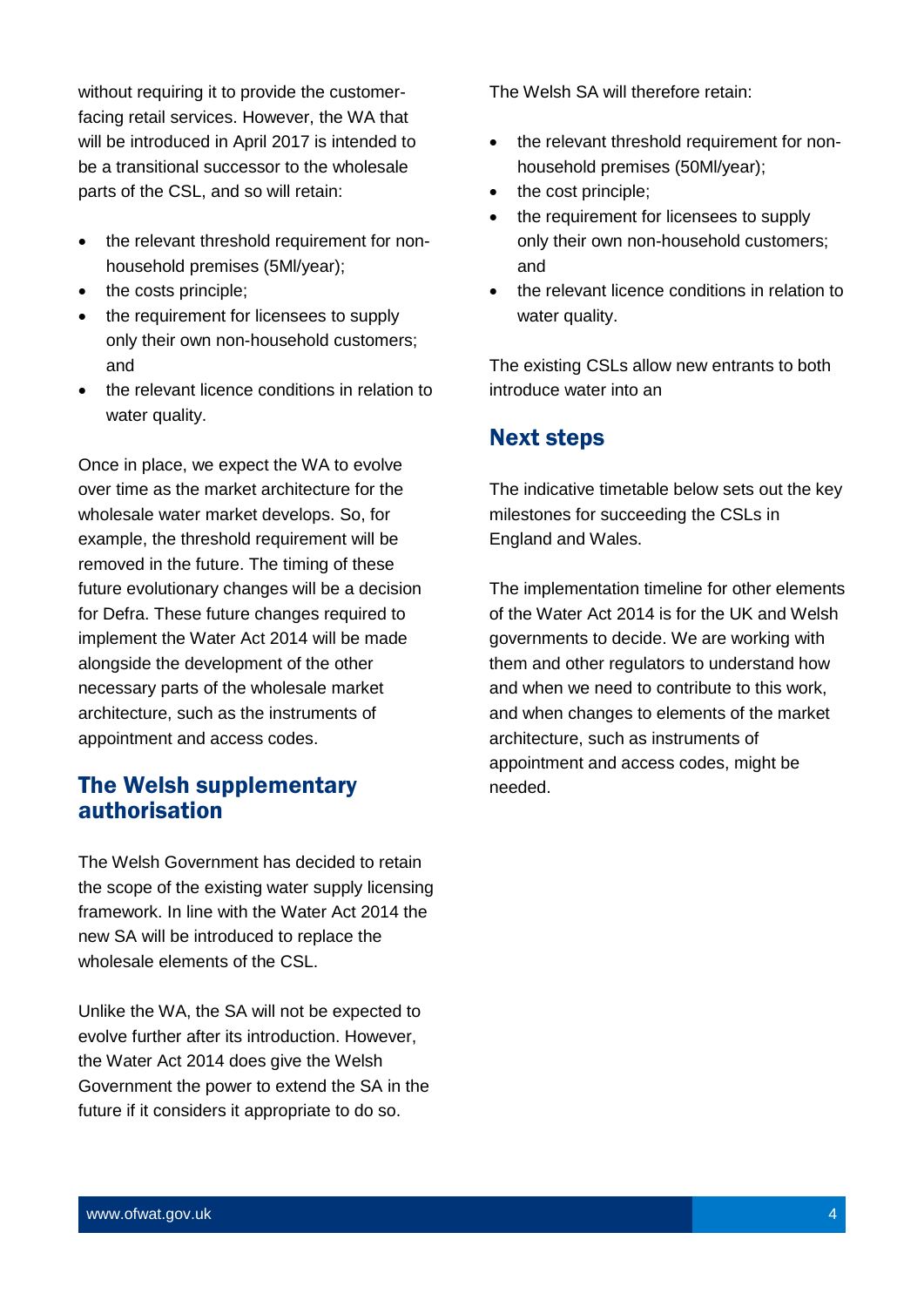# Indicative timetable

July / August 2016 – Consultation on WA and SA licence conditions, application process, access codes, instruments of appointment, and the overall transition process from CSLs to WAs and SAs.

October 2016 – Final licence conditions for WAs and SAs published.

November 2016 – Ofwat starts accepting applications for WAs and SAs.

3 April 2017 – WAs and SAs come into effect and CSLs cease.

## More information

[Consultation on licensing: results and decisions,](http://9208a6bdb79020ec0337-99614e491dc8efff25f017339872a32a.r86.cf3.rackcdn.com/wp-content/uploads/2015/06/pap_pos20151209rmolicensing.pdf) December 2015

[Water 2020: Regulatory framework for wholesale markets and the 2019 price review,](http://9208a6bdb79020ec0337-99614e491dc8efff25f017339872a32a.r86.cf3.rackcdn.com/wp-content/uploads/2015/12/pap_con20150912water2020.pdf) December 2015

[Standard conditions of water supply licences,](http://collections.europarchive.org/tna/20080727101330/http:/www.defra.gov.uk/environment/water/industry/wa03regs/licenceconditions-section17h.pdf) November 2005

[Water supply licensing –](http://9208a6bdb79020ec0337-99614e491dc8efff25f017339872a32a.r86.cf3.rackcdn.com/wp-content/uploads/2015/11/gud_pro_wslelig.pdf) guidance on eligibility, September 2011

[Water supply licensing \(WSL\) guidance](http://www.ofwat.gov.uk/publications/water-supply-licensing-wsl-guidance/) webpages